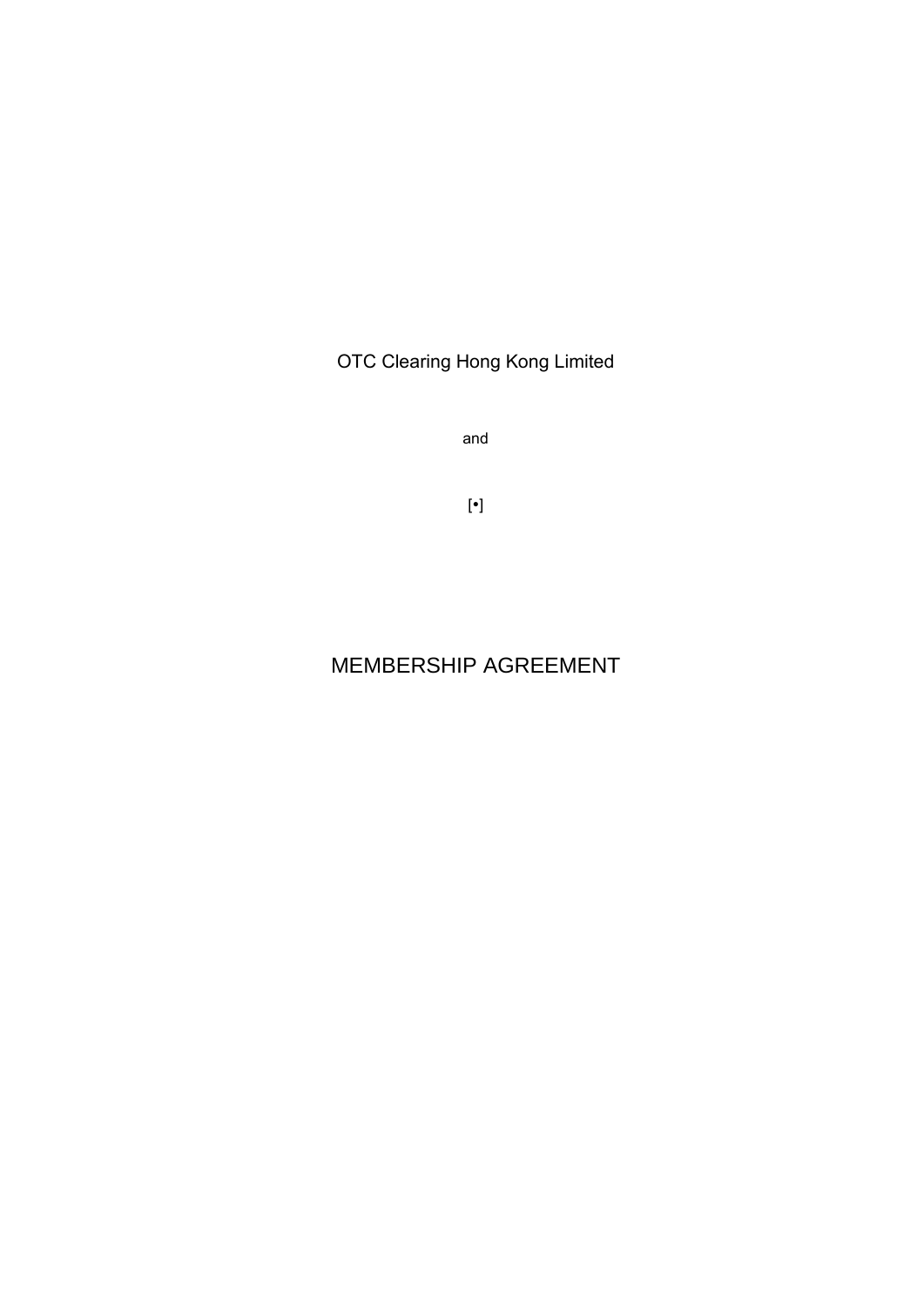**This Agreement** is made on [*]* **[ ] between:** 

- **(1)** OTC Clearing Hong Kong Limited ("**OTC Clear**") whose registered office is situated at 12th Floor, One International Finance Centre, 1 Harbour View Street, Central, Hong Kong; and
- **(2)** \_\_\_\_\_\_\_\_\_\_\_\_\_\_\_\_\_\_\_\_\_\_\_\_\_\_\_\_\_\_\_\_\_\_\_\_\_\_\_\_\_\_\_\_\_\_\_\_\_\_\_\_\_\_ ("**the Applicant**") whose registered office is situated at:

 $\mathcal{L}_\text{max}$  , and the set of the set of the set of the set of the set of the set of the set of the set of the set of the set of the set of the set of the set of the set of the set of the set of the set of the set of the \_\_\_\_\_\_\_\_\_\_\_\_\_\_\_\_\_\_\_\_\_\_\_\_\_\_\_\_\_\_\_\_\_\_\_\_\_\_\_\_\_\_\_\_\_\_\_\_\_\_\_\_\_\_\_\_\_\_\_\_\_\_\_\_\_\_\_\_\_\_\_.

#### **WHEREAS:**

- (A) OTC Clear is a company incorporated in Hong Kong and which is a Recognized Clearing House under the Securities and Futures Ordinance (Cap. 571 of the Laws of Hong Kong);
- (B) OTC Clear requires any person wishing to become a Clearing Member to enter into an agreement with it in this form;
- (C) The Applicant has applied to become a Clearing Member on the terms and subject to the conditions set out in this Agreement.

#### **NOW THEREFORE IT IS AGREED AS FOLLOWS:**

- **1.** In this Agreement:
	- (a) "**Clearing Rules**" means the relevant rules of OTC Clear for the type or types of services for which the Applicant is permitted to use and shall include, where the context so permits, the Clearing Procedures applicable to the relevant type or types of services, both as in force from time to time;
	- (b) "**Group**" means the Applicant and its subsidiaries;
	- (c) unless the context otherwise provides, references to "**Clearing Member**" mean a Clearing Member of OTC Clear with respect to the type or types of services to which the Applicant is permitted to use as set out in Schedule A to this Agreement, and any reference to "**Membership**" shall be construed accordingly; and
	- (d) the capitalised terms and expressions used in this Agreement shall have the same meaning as defined in the Clearing Rules that apply to each relevant type of service which the Applicant is permitted to use, unless a different meaning has been specifically ascribed in this Agreement.
- **2.** The Applicant shall, as of the date of this Agreement, become a Clearing Member of OTC Clear and shall abide by and be bound by all of the provisions of the Clearing Documentation as in force from time to time. The Applicant agrees that where it is permitted to use other type or types of services provided by OTC Clear after the date of this Agreement, it shall also, as a Clearing Member, abide by and be bound by all of the provisions of the applicable Clearing Documentation as in force from time to time with effect from the date on which OTC Clear grants the necessary approval, whereupon Schedule A shall be updated by OTC Clear and a copy of the updated Schedule A shall be provided by OTC Clear to the Applicant. The Applicant shall be bound by any amendment to the Clearing Documentation with respect to any matter or with respect to any dealing or transaction occurring at or subsequent to the time such amendment takes effect.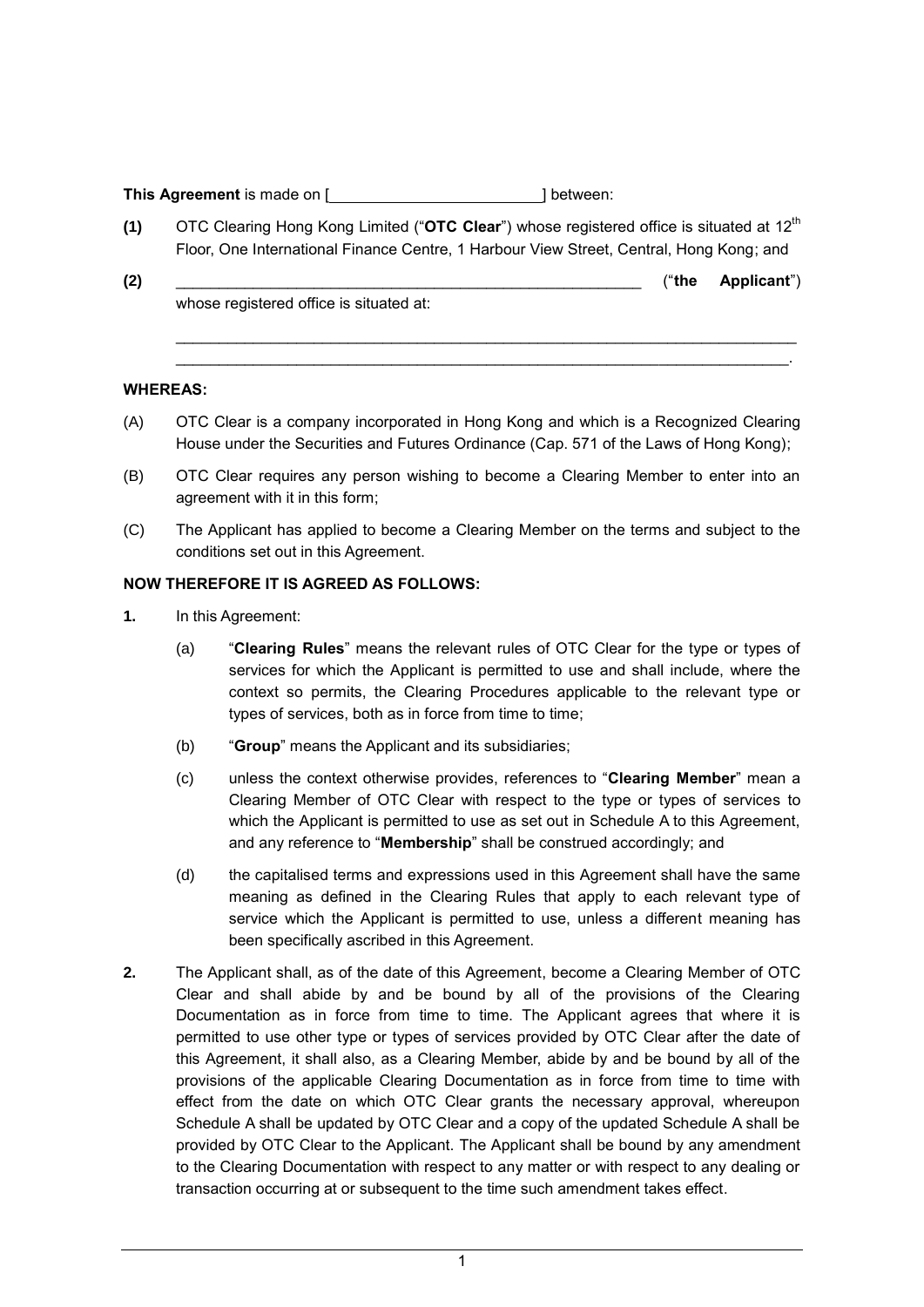- **3.** The Applicant undertakes to comply on an on-going basis with all conditions imposed upon its becoming a Clearing Member as set out in the Clearing Documentation or as otherwise notified to it by OTC Clear, including but not limited to its satisfaction of all continuing obligations of Clearing Members as set out in the Clearing Documentation. Should the Applicant have reason to believe that it is not, or may no longer be, able to satisfy any such continuing obligations, it shall immediately notify OTC Clear of the circumstances. For the avoidance of doubt, the Applicant acknowledges and agrees that a breach of the Clearing Rules shall be regarded as a breach of this Agreement, and a breach of this Agreement shall be regarded as a breach of the Clearing Rules.
- **4.** The Applicant shall, in relation to all its matters, dealings and transactions with or relating to OTC Clear or its systems or services be liable to OTC Clear as principal regardless of whether it is acting in any capacity for any other persons whether in a fiduciary capacity or otherwise.
- **5.** The Applicant will pay OTC Clear such fees, commissions, levies, costs and other payments (together the "**Clearing Amounts**") as provided in the Clearing Rules and as may be notified to the Applicant from time to time. The Applicant acknowledges that if it fails to pay the Clearing Amounts in a timely manner as required, OTC Clear may impose interest charges and/or penalty fees, without prejudice to any other rights OTC Clear may have to recover damages due to the late payment or non-payment. The Applicant agrees that its contribution of Collateral shall be dealt with in accordance with the Clearing Rules (including, without limitation, the return of such Collateral to the Applicant upon termination of this Agreement).
- **6.** The Applicant agrees that the liability of OTC Clear, its Affiliates, a recognized exchange controller which is the controller of OTC Clear (the "**Recognized Controller**"), or any of their respective Representatives, to the Applicant or to any other Person in respect of anything done or omitted to be done in good faith in connection with the operation of OTC Clear's services, shall be subject to such limitations as provided in the Clearing Rules.
- **7.** The Applicant agrees to indemnify OTC Clear, its Affiliate and the Recognized Controller in the manner and to the extent as set out in the Clearing Rules.
- **8.** The Applicant shall, in relation to its Membership in OTC Clear, comply with all Applicable Laws, all rules and regulations thereunder.
- **9.** The Applicant represents and warrants that:
	- (a) all information provided to OTC Clear in relation to its application to become a Clearing Member or to use any services provided or to be provided by OTC Clear and all information subsequently provided is correct and accurate;
	- (b) the Applicant is validly incorporated and existing under the laws of its jurisdiction of incorporation; the execution of this Agreement and the performance of the terms have been duly authorised; they constitute binding and enforceable obligations of the Applicant and do not violate the constitutional documents of the Applicant or any law, regulation or other agreement;
	- (c) the Applicant has complied with all Applicable Laws in the conduct of its business (including all laws, rules, regulations and requirements relating to the prevention of bribery, money laundering, financial crimes and terrorist financing); and has all the necessary approvals, licences and authorisations in place for the carrying on of its business in all jurisdictions;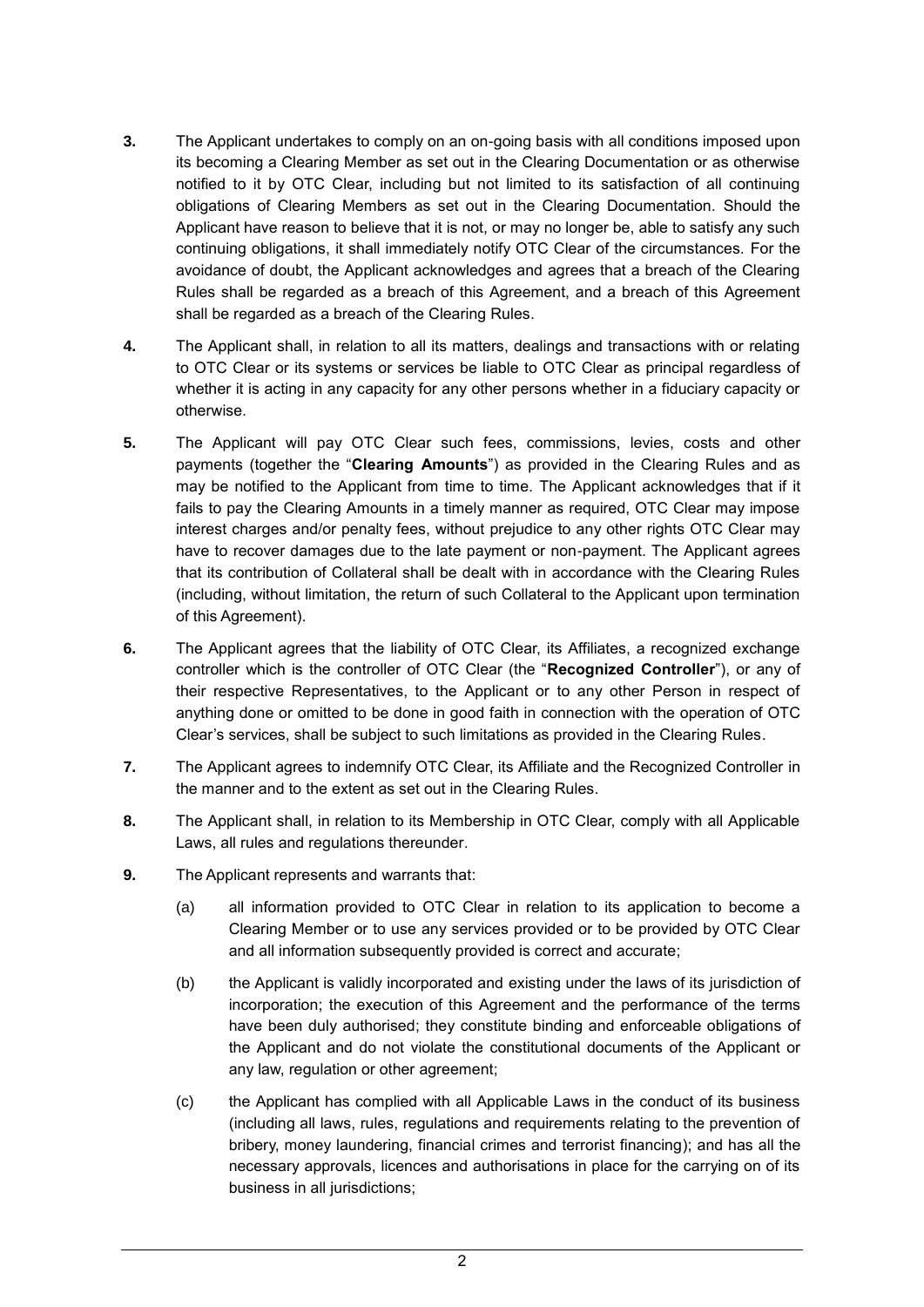- (d) the Applicant, its directors and employees and to the Applicant's knowledge after making reasonable enquiries, entities within the Group are not and have not been subject to any sanctions promulgated or imposed by the United Nations or any Governmental Authority or Regulatory Authority;
- (e) the Applicant is not subject to any Insolvency Proceedings; and
- (f) the Applicant and its directors are not subject to any governmental or regulatory investigation, action, suit or proceeding arising from any breach of any Applicable Laws and, to the best of the Applicant's knowledge, no such investigation, action, suit or proceeding is threatened or contemplated.
- **10.** The Applicant authorises OTC Clear to obtain such information as OTC Clear deems necessary or appropriate in order to properly evaluate the Applicant's application, including but not limited to verification of information provided by the Applicant via public or nonpublic sources or communication with governmental, regulatory or self-regulatory organisations in Hong Kong or elsewhere.
- **11.** The Applicant:
	- (a) acknowledges that it has obtained, read and understood the Clearing Documentation;
	- (b) undertakes to OTC Clear (acting for itself and as the agent of Hong Kong Futures Exchange Limited ("**HKFE**")) that so long as the clearing of Designated Futures Contracts under the Securities and Futures (Futures Contracts) Notice 2012 by OTC Clear applies, it shall, as required by the Clearing Rules, be subject to and shall abide by Chapter XVII of the Rules of HKFE as in force from time to time and agrees that the undertaking in this Clause 11(b) is given in favour of OTC Clear and HKFE.
- **12.** This Agreement shall only terminate upon the Applicant ceasing to be a Clearing Member in respect of all the services set out in Schedule A, provided however that if the Applicant ceases to be a Clearing Member for any services, the Applicant shall nonetheless continue to be bound by the relevant Clearing Rules as to all matters and transactions effected by it whilst a Clearing Member and in respect of any other obligations it may have as provided in the relevant Clearing Rules.
- **13.** The Applicant irrevocably waives, to the extent permissible by Applicable Laws, with respect to itself and its revenues and assets (irrespective of their use or intended use), all immunity on the grounds of sovereignty or other similar grounds from (a) suit or proceedings, (b) jurisdiction of any court or arbitral tribunal, (c) relief by way of injunction or order for specific performance or recovery of property, (d) attachment of its assets (whether before or after judgment or award), (e) any effort to confirm, enforce, or execute any decision, settlement, award, judgment, service of process, execution order or attachment that results from any judicial or administrative proceedings and (f) execution or enforcement of any judgment or award to which it or its revenues or assets might otherwise be entitled in any proceedings before an arbitral tribunal or in the courts of any jurisdiction, in each case, in relation to any proceeding relating to its activities as a Clearing Member or the services provided by OTC Clear.
- **14.** Clauses 6, 7, 13, 14, and 15 of this Agreement shall survive the termination of this Agreement.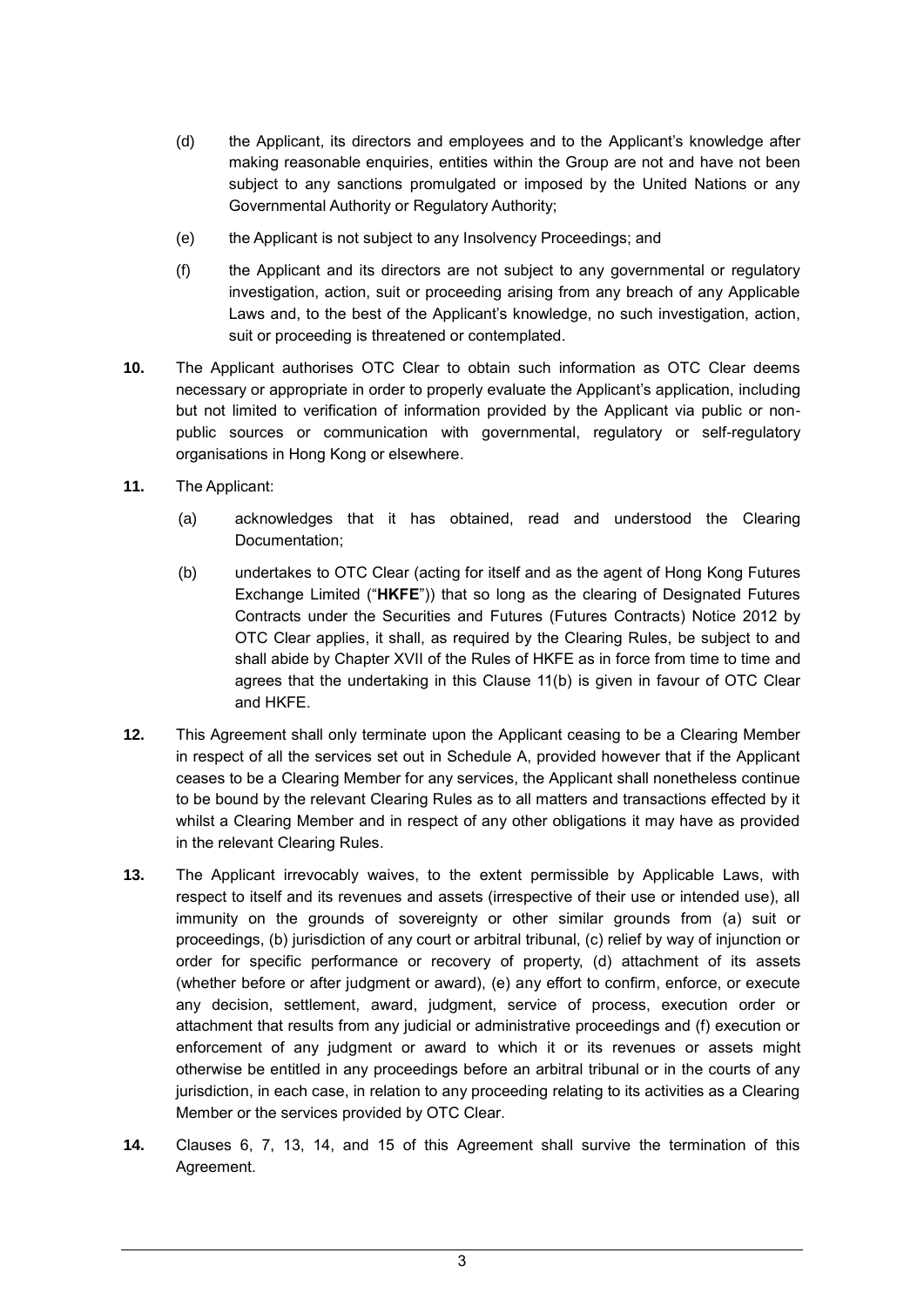- **15.** In case any one or more of the provisions of this Agreement may be or become invalid, illegal or unenforceable in any respect, the validity, legality and enforceability of the remaining provisions shall not be affected or prejudiced thereby.
- **16.** If the Applicant is not incorporated or registered in Hong Kong, it represents and warrants that it has appointed an agent in Hong Kong to accept service of process issued out of the courts of Hong Kong, with the details as set out in Schedule B to this Agreement, and undertakes to maintain such agent or replacement agent in accordance with the Clearing Rules. The Applicant's appointment of a process agent shall not affect the right of OTC Clear to serve process in any other manner permitted by law.
- **17.** This Agreement shall be governed by and construed in accordance with the laws of the Hong Kong Special Administrative Region ("**HKSAR**") and the Applicant submits to the exclusive jurisdiction of the courts of the HKSAR in respect of all matters and disputes arising under or out of or in connection with the Agreement.
- **18.** [In the event of any inconsistency in meaning between the English and Chinese versions of this Agreement, the English version shall prevail.]

SIGNED by [  $\vert$  ]

**for and on behalf of [ ]**

SIGNED by [  $\vert$  ]

-

**for and on behalf of OTC Clearing Hong Kong Limited**

<sup>\*</sup> Only applicable if this Agreement is signed in both language versions.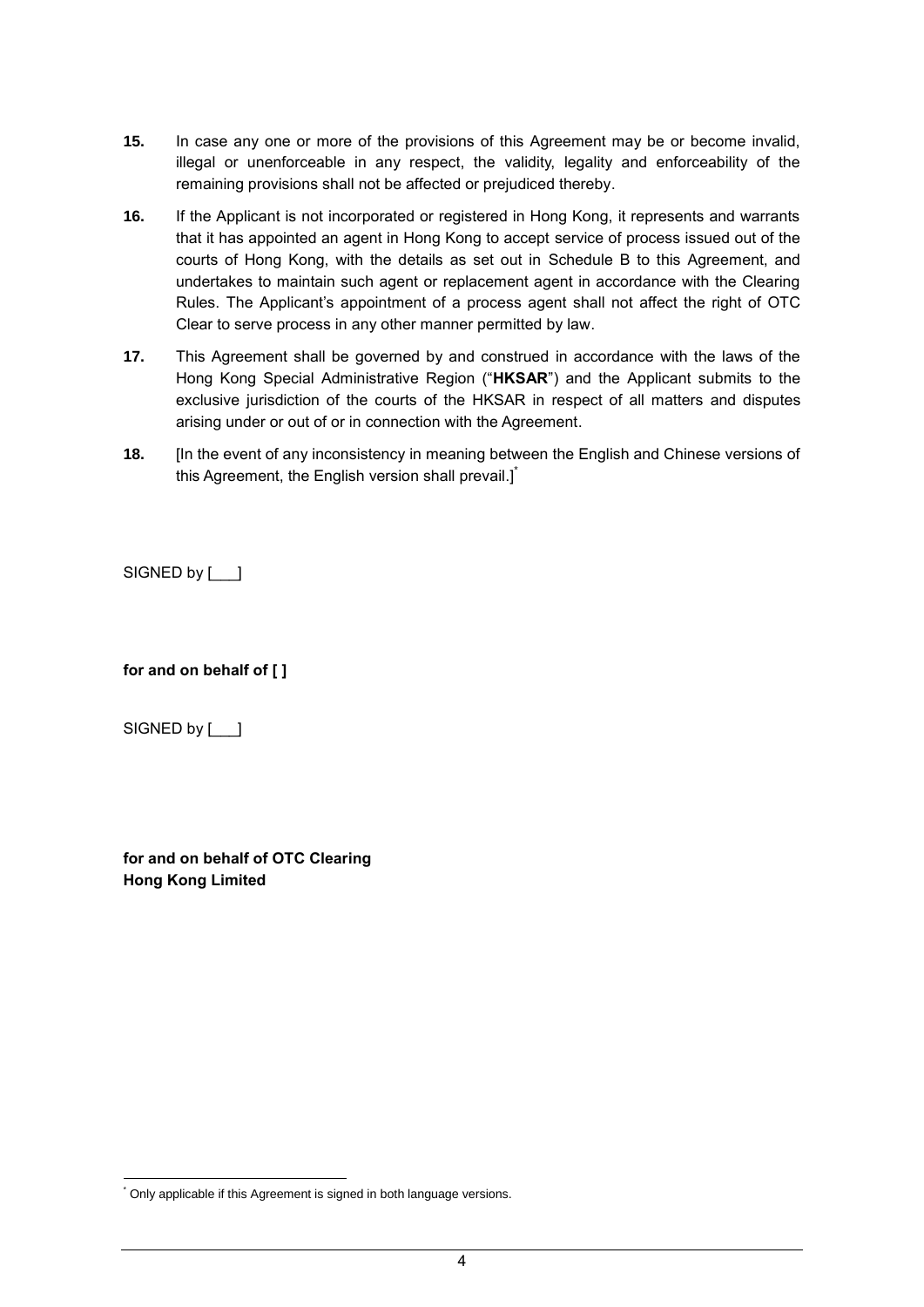### **Schedule A**

# **Type(s) of Permitted Service**

| Type of permitted service | <b>Effective date</b> |
|---------------------------|-----------------------|
|                           |                       |